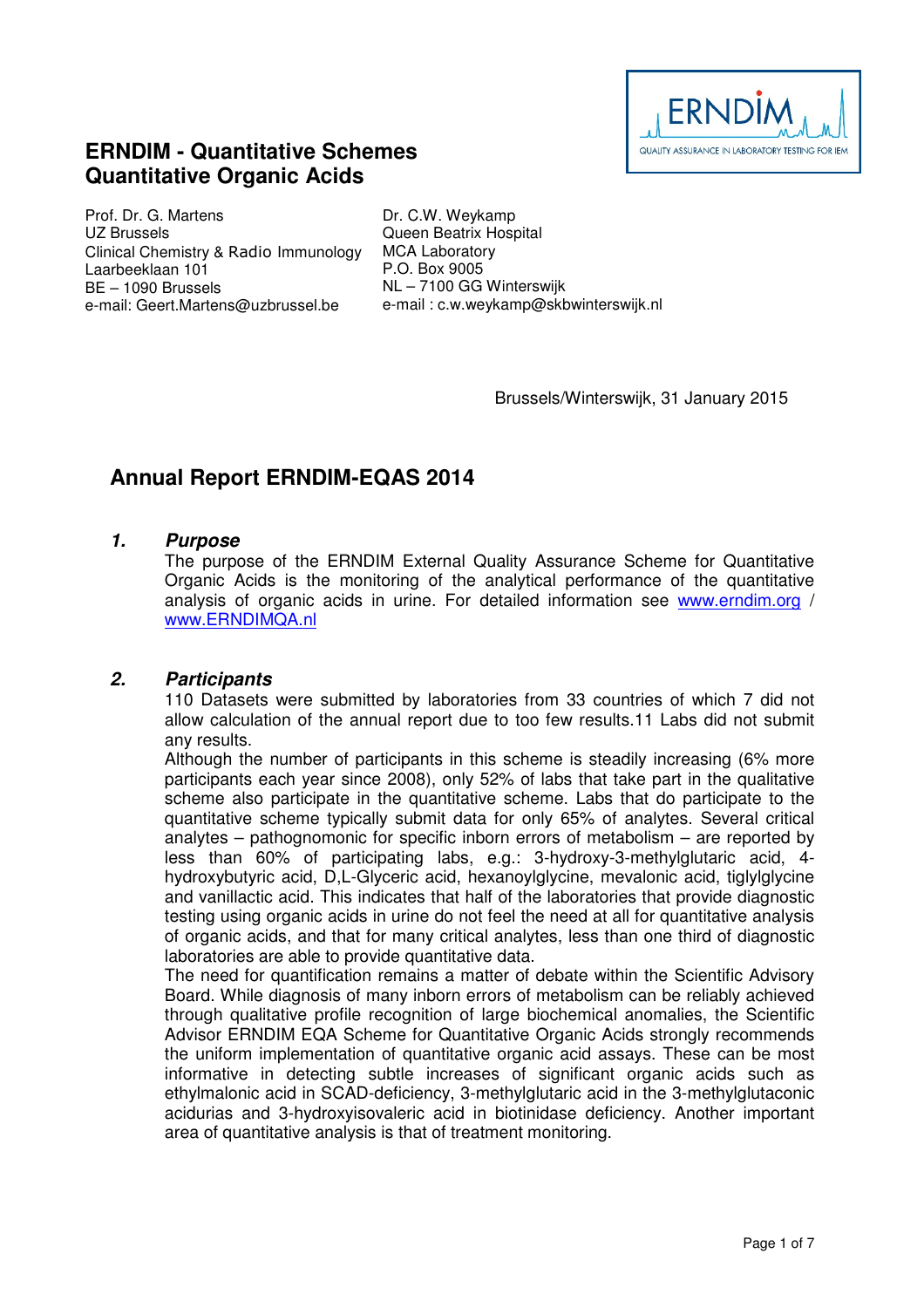## **3. Design**

The Scheme has been designed, planned and coordinated by Prof. Geert Martens as scientific advisor and Dr. Cas Weykamp as scheme organiser (subcontractor on behalf of SKML), both appointed by and according to the procedures of the ERNDIM Trust Board. The design includes samples and reports which are connected to provide information with a balance between short-term and long term-reports and between detailed and aggregated information.

#### Samples

The scheme consisted of 8 lyophilised urine samples, all prepared from the same basic human urine but with various amounts of added analyte. The samples were identical two by two: the pairs, along with the added amounts of analyte and their source are in Table 1 below. The type and level of the analytes were discussed in the Scientific Advisory Board and agreed by the Trust Board. As before, the concentrations varied between the physiological range and the typical pathological range. The latter may be quite high, e.g. for methylmalonic acid, and pyroglutamic acid. Samples have been tested for stability an homogeneity according to ISO 13528.

#### **As compared to the 2013 scheme**, the 2014 scheme

- included the same compounds except that N-acetylaspartate was left out.
- Contained 2-fold lower concentrations of various analytes (e.g. 3-hydroxy-3 methylglutaric acid, hexanoylglycine, methylmalonic acid, 3-hydroxyisovaleric acid and mevalonic acid, indicated in bold in Table 1) to better approximate the clinical decision limits

| Analyte           | <b>Source</b>                               | <b>Added to</b><br>Pair | <b>Added to</b><br>Pair | <b>Added to</b><br>Pair | <b>Added to</b><br>Pair |
|-------------------|---------------------------------------------|-------------------------|-------------------------|-------------------------|-------------------------|
|                   |                                             | 182 - 185               | 184-188                 | 183 - 186               | 181-187                 |
| D-2-OH-glutarate  | Aldrich H8378                               | 87,0                    | 0,0                     | 396,2                   | 161,0                   |
| 3-Methylglutarate | Aldrich M47604                              | 45,1                    | 0,0                     | 148,2                   | 88,4                    |
| $3-OH-3$          | Aldrich H4392                               |                         |                         |                         |                         |
| methylglutarate   |                                             | 72,0                    | 36,0                    | 0,0                     | 239,8                   |
| 3-OH-Isobutyrate  | Sigma 36105                                 | 97,0                    | 0,0                     | 410,2                   | 180,0                   |
| 3-OH-Isovalerate  | <b>Brunet</b>                               | 69,9                    | 35,0                    | 0,0                     | 167,7                   |
| 4-OH-Butyrate     | Sigma H3635                                 | 34,8                    | 0,0                     | 338,3                   | 71,7                    |
| Adipate           | Sigma A26357                                | $_{0,0}$                | 472,0                   | 143,0                   | 73,2                    |
| D,L-Glycerate     | BioConnect Lip0000373 /<br><b>TCI G0232</b> | 280,0                   | 140,1                   | 0,0                     | 931,1                   |
| Ethylmalonate     | Aldrich 102687                              | 32,2                    | 17,0                    | 0,0                     | 152,3                   |
| Fumarate          | Sigma F2752                                 | 169,0                   | 50,4                    | 24,4                    | $_{0,0}$                |
| Glutarate         | Sigma G3407                                 | 0,0                     | 307,5                   | 92,0                    | 46,7                    |
| Glycolate         | Sigma G8284                                 | 501,9                   | 236,4                   | 160,2                   | $_{0,0}$                |
| Hexanoylglycine   | VUmc, Ten Brink                             | 0,0                     | 36,2                    | 21,7                    | 11,0                    |
| 2-Ketoglutarate   | Sigma K2000                                 | 614,0                   | 84,6                    | 66,6                    | $_{0,0}$                |
| Malic acid        | Sigma M9138                                 | 0,0                     | 443,2                   | 88,6                    | 48,1                    |
| Methylmalonate    | Aldrich M5,405.8                            | 999,6                   | 249,5                   | 50,1                    | 0,0                     |
| <b>Mevalonate</b> | Sigma M4667                                 | 0,0                     | 502,6                   | 100,1                   | 50,7                    |
| Pyroglutamate     | Aldrich 83160                               | 113,1                   | 0,0                     | 1000,1                  | 299,8                   |
| <b>Sebacate</b>   | Aldrich 84809                               | 50,0                    | 25,2                    | 0,0                     | 150,2                   |
| Suberate          | Aldrich S5200                               | 451,0                   | 135,0                   | 67,6                    | $_{0,0}$                |
| Tiglylglycine     | VUmc, Ten Brink                             | 0,0                     | 286,8                   | 87,3                    | 19,5                    |
| Vanillacetate     | <b>TCI H0538</b>                            | 25,1                    | 0,0                     | 83,4                    | 49,4                    |

#### **Table 1: Pairs, added amounts (in micromol/L) of organic acids and their source**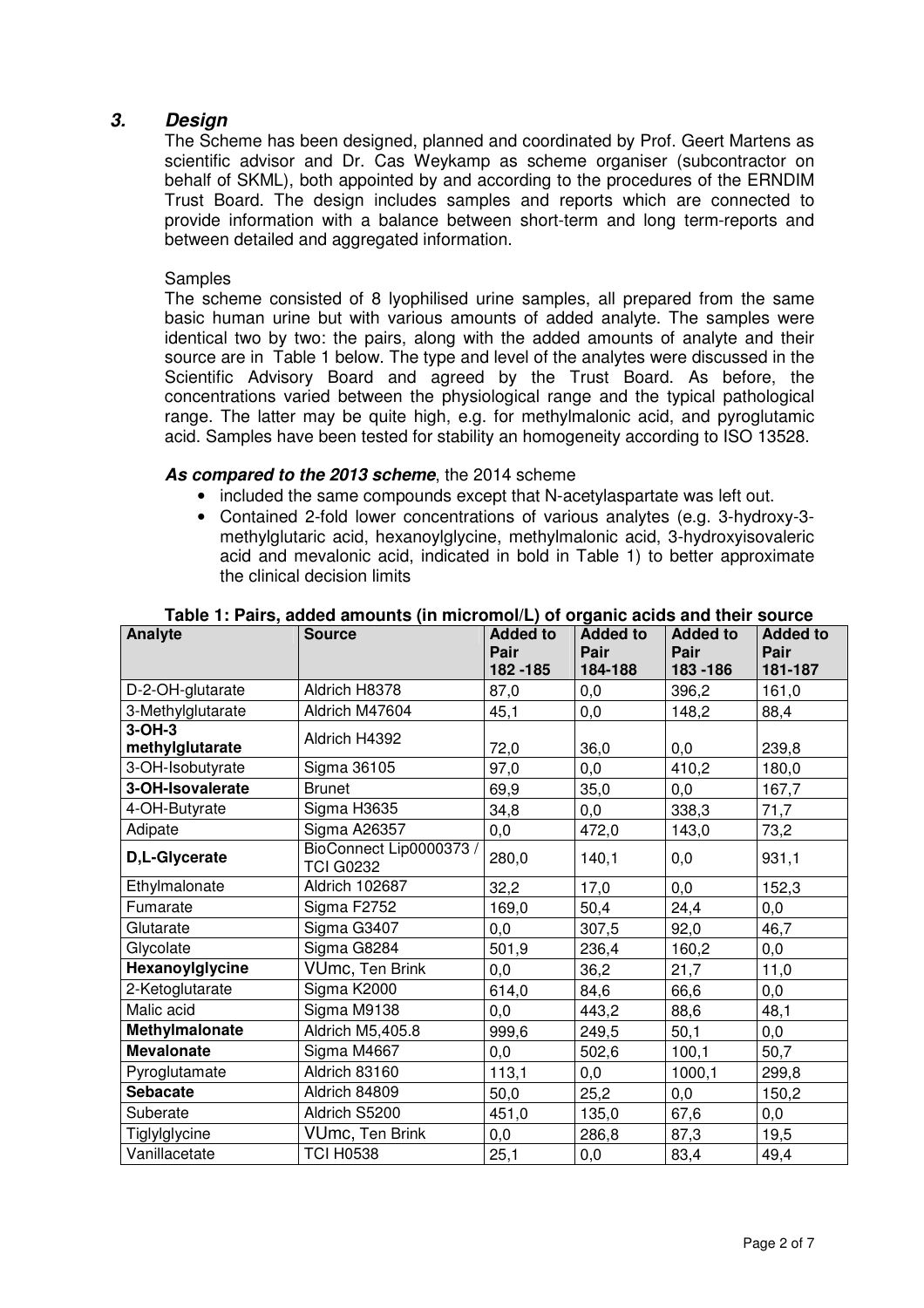#### **Reports**

All data-transfer, the submission of data as well as request and viewing of reports proceeded via the interactive website **www.erndimga.nl** which can also be reached through the ERNDIM website (www.erndim.org). The results of your laboratory are confidential and only accessible to you (with your name and password). The anonymised mean results of all labs are accessible to all participants. Statistics of the respective reports are explained in the general information section of the website.

The website supplies short-term and long-term reports. Short-term reports are associated with the eight individual specimens, for which a deadline has previously been established . Two weeks after the respective deadlines participants can request their reports and thus can update the information on their analytical performance. Although technically not required, a delay time of 14 days has been arbitrarily chosen to enable the scientific advisor to inspect the results and add his comment to the report. In contrast to the rapidly available short-term reports the annual long-term report is based on the designed connection between samples – as described above which enables to report a range of analytical parameters (accuracy, precision, linearity, recovery and inter-laboratory dispersion) once an annual cycle has been completed.

Another characteristic of the website is the variety of result presentations which allows laboratories to make an individual choice for detailed and/or aggregated reports. The most detailed report which can be requested from the website is the "Analyte in Detail" which shows results of a specific analyte in a specific sample (184 such Analyte-in-Detail-reports could be consulted in the 2014 cycle). A more condensed report is the "Cycle Review" which summarizes the performance of all analytes in a specific sample (8 such Cycle-Review-Reports were available in 2014). The highest degree of aggregation is the Annual Report which summarizes the performance of all analytes of all 8 samples. Depending on the information one wants to obtain one can choose to inspect only the annual report (e.g. laboratory managers) or study all 184 detailed reports (person in charge of the workplace, technicians).

Inevitably, every sign of inadequate performance arising from the Annual Report will be followed up by inspecting the relevant Analyte-in-detail reports.

### **4. Discussion of Results in the Annual Report 2014**

Subsequently we present accuracy, recovery, precision, linearity, interlab CV and cross sectional relations. It may be helpful to print your results of the annual report from the Interactive Website before reading the following comments and keep in mind that we only discuss the results of all labs in general: it is up to you to inspect and interpret the results of your laboratory and - where needed – to investigate the cause of unsatisfactory results and to make plans for improving your performance..

Whenever serious problems are encountered, contact may be made with your National Representative or eventually with the Scientific Advisor.

### **4.1 Accuracy**

A first approach to describe accuracy is to compare the mean outcome in the eight samples in your lab with the mean in all labs. This is shown in the column "Your Lab" and "All labs" under the heading "Accuracy". E.g. it can be seen that the mean of all labs for 2-OH-glutaric Acid is 152.

#### **4.2 Recovery**

A second approach to describe accuracy is the percentage recovery of added analyte. In this approach it is assumed that the recovery of the weighed quantities is the target value. The correlation between weighed quantities as added to the samples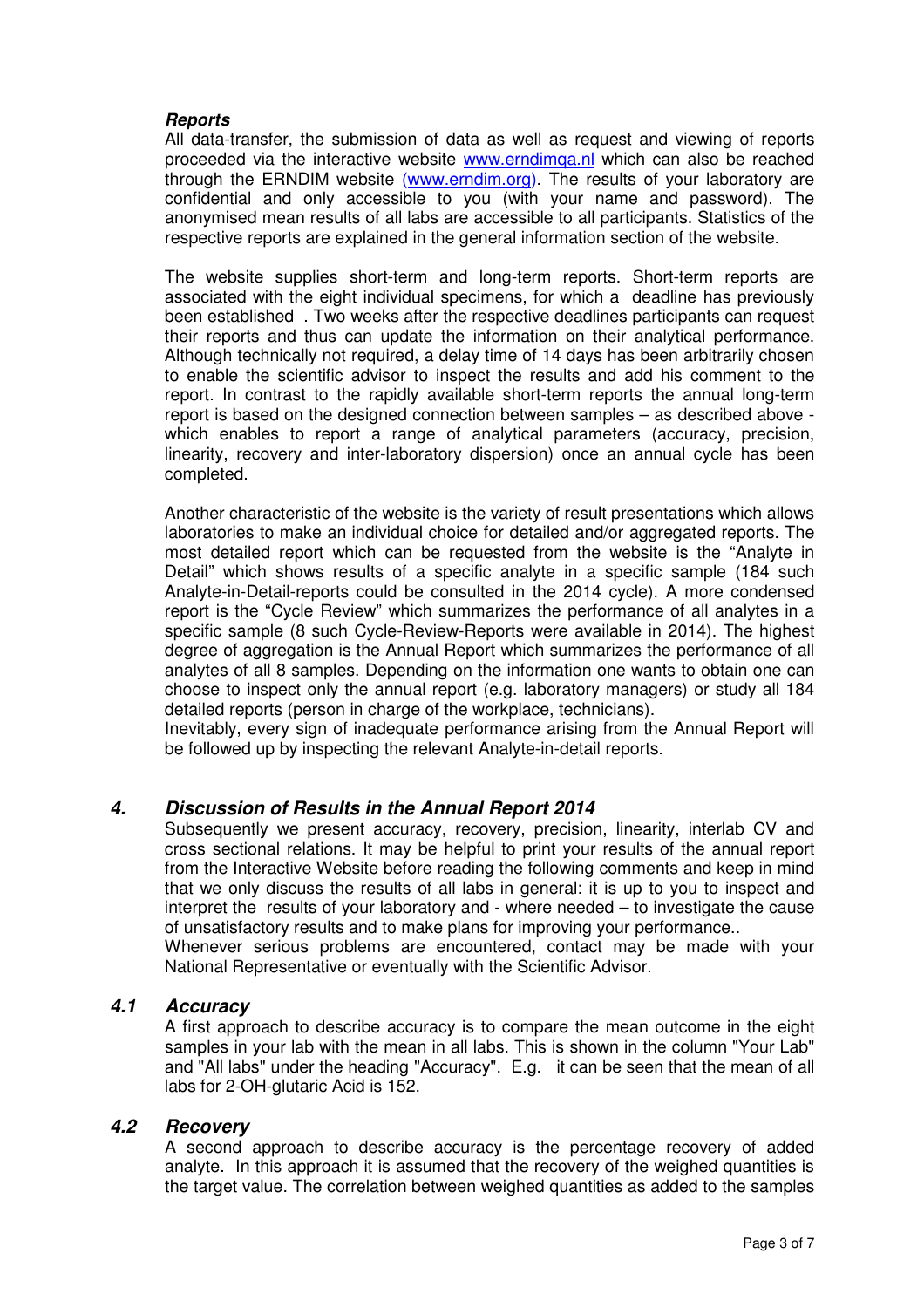(on the x-axis) and the measured quantities (on the y-axis) have been calculated. The slope of the correlation multiplied with 100% is the recovery of the added amounts. The column "Recovery" shows your recovery of the respective organic acids in comparison to the median recovery of all laboratories.

The median recovery was acceptable  $(80\% <$  recovery  $<$  120%)) for 18/22 analytes. Analytes showing low median recoveries in the 2014 scheme typically also did so in previous years, e.g. 4-OH-butyric acid (average median recovery for the years 2008- 2014: 67%), 3-OH-isobutyric acid (68%), D,L-glyceric acid (76%) and 3-OH-3 methylglutaric acid (79%), with no trend towards improvement. The low recovery 4- OH-butyric acid is possibly due to lactone formation, either during the production of the samples or during the extraction / derivatisation. Also 2-OH-glutaric acid (median recovery for the years 2008-2014: 94%), and mevalonic acid (median recovery for the years 2008-2014: 84%) are prone to lactone formation which should always be kept in mind when interpreting the recovery data.

Conclusions from aggregated data are generalisations which should render the participants of the QC-programs (and even more the end-users of the data) cautious about utilizing data from other labs without asking about proof of reliability. We strongly recommend that you revise the calibrations of analytes that show a clearly lower recovery in your lab as compared to the median of all labs. One pragmatic option for improved harmonization across diagnostic labs, is to use the residual samples of the previous ERNDIM EQA Scheme for Quantitative Organic Acids as calibrators, taking either added amounts (Table 1) or the median value reported by all labs (Annual Report, www.erndimqa.nl) as indicator of trueness/accuracy. The difficulties we face are certainly a challenge for developing improved methods.

## **4.2.1 Precision (intra-lab CV)**

Reproducibility is an important parameter for quality in the laboratory. Your Intra-Laboratory coefficient of variation (CV) is calculated from the 4 pairs of identical samples in the scheme design which can be regarded as technical duplicates, and compared to the median CV on all duplicate results for a given analyte, submitted by the total group of participating laboratories. These calculated precisions thus provide a rough indication of the reproducibility of your laboratory as compared to the total group of participating laboratories, and are shown in column "Precision".

Median precision was excellent for many compounds with intra-lab CV ≤ 15% e.g. for glutaric acid (9.9%). Higher imprecisions for several hydroxyacids may have been the consequence of non-optimal extraction efficacies. In line with the results of previous years, a number of problematic compounds show poor precision with intra-laboratory CV of > 25% e.g. 4-hydroxybutyric acid, 3-hydroxyisovaleric acid and hexanoylglycine. Rigorous standardization of the extraction parameters, i.e. pH of the sample, exact volumes of extraction solvents and carefully controlled timings of various steps (evaporation of solvents, oximations,…) may be a way to improve this aspect of performance.

## **4.2.2 Interlab CV**

For comparison of outcome for one patient in different hospitals and for use of shared reference values it is relevant to have a high degree of harmonization between results of various laboratories. Part of the scheme design is to monitor this by calculating the Inter-laboratory CV. This, along with the number of laboratories which submitted results, is shown in the column "Data All labs" in the Annual report. It can be seen that most laboratories submitted results for methylmalonic acid (104) whereas only 38 participated for vanillactic acid.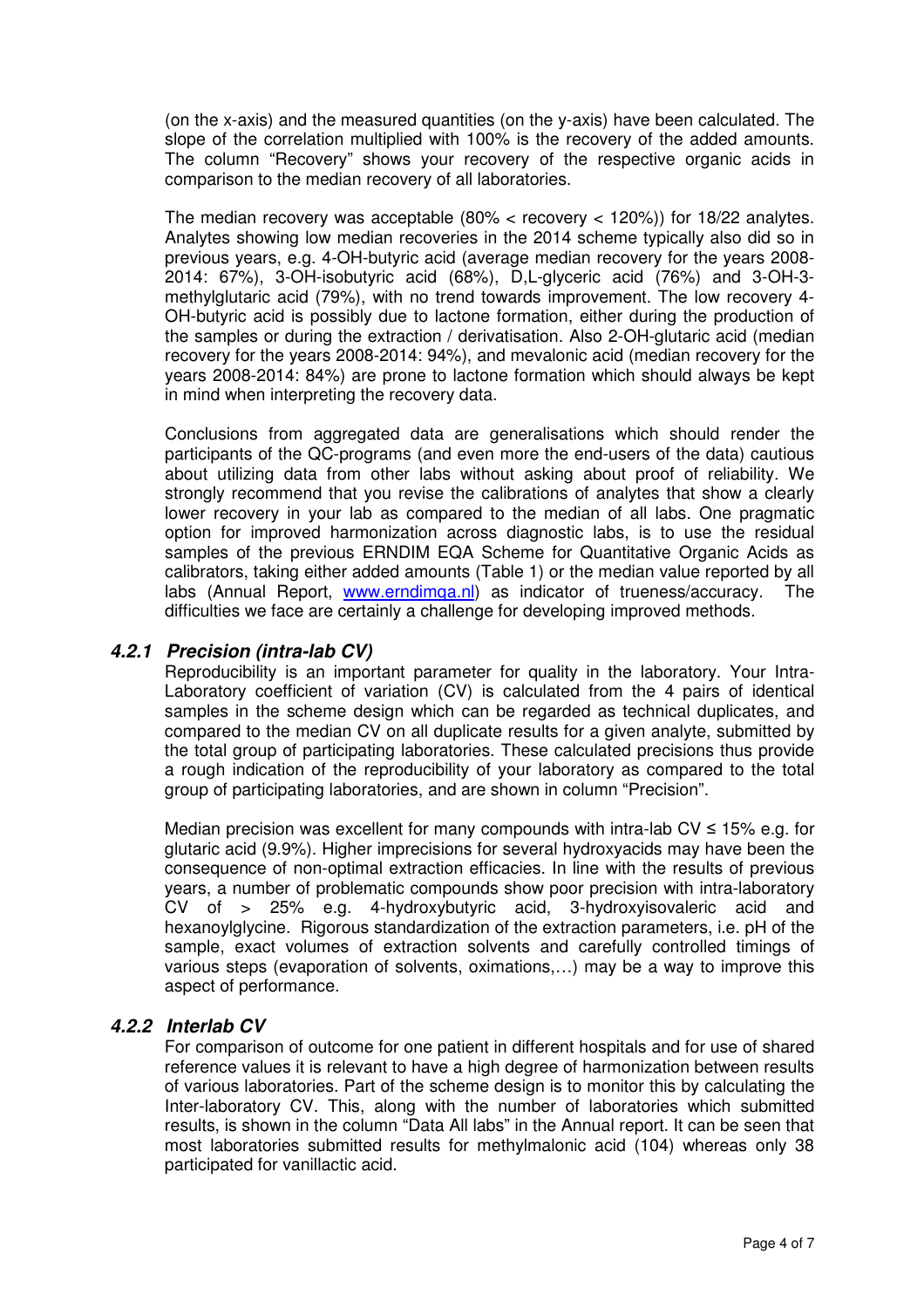The Inter-lab CV ranges from 21.8 % for glutaric acid to 62.4% for 3-OH-3 methylglutaric acid. As expected, the Inter-lab CV is typically 2 to 3-fold higher than the corresponding Intra-lab CV but for a number of organic acids this discrepancy is more than 3-fold. Key examples, with relevance for disease monitoring and/or diagnosis are 3-hydroxy-3-methylglutaric acid, 3-hydroxyisobutyric acid, D,L-glyceric acid, pyroglutamic acid and previously also N-acetylaspartic acid. For a number of compounds, this discrepancy was persistently observed also in previous schemes from 2008 on. Compounds with a high inter-laboratory CV (>50%) typically show lower median recoveries (< 80%), as indicated in the Figure below. This is another reason to emphasize the need for harmonization of methods between the different laboratories.



# **4.2.3 Linearity**

Linearity over the whole relevant analytical range is another important parameter for analytical quality. The regression has been calculated taking the concentration of the addition as independent (x) variable and the measured concentrations as the dependent  $(=y)$ . The regression coefficient r of the individual and the median of all labs are shown in the column "Linearity" of the annual report. It can be seen that the coefficients of regression range from 0.918 for mevalonic acid to 0.997 for methylmalonic acid. Overall reported linearity is excellent for all compounds, suggesting that the major source of inter-laboratory variations reside at the level of sample extraction/derivatisation rather than at the level of instrument calibration of mass spectrometers.

### **4.2.4 Cross Sectional Relations**

The various parameters as described above often have an interrelation: often more than one parameter directs towards good or bad analytical control. This pattern is not clearly seen in the organic acids scheme.

### **4.3 Your performance: red and green flags**

ERNDIM has implemented a system to judge performance of individual laboratories. Red flags in the annual report of an individual laboratory indicate poor performance for accuracy, precision, linearity, and/or recovery. Organic acids with satisfactory performance for at least three of the four parameters (thus no or only one red flag or no result) are marked in green.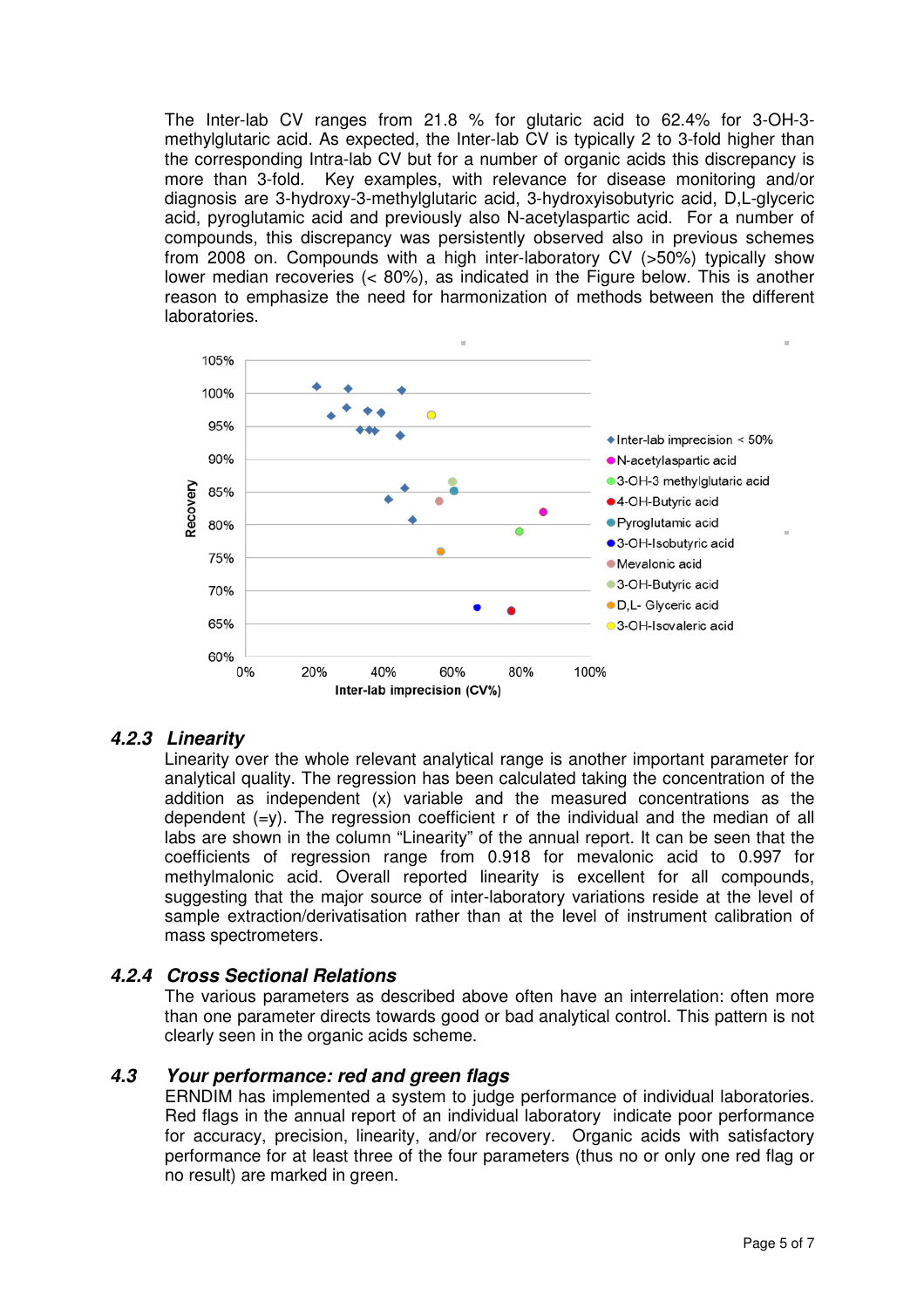Thus a green mark indicates satisfactory performance for analysis of that particular organic acid while a grey mark together with two or more red flags indicates that your laboratory has failed to attain satisfactory performance for this analyte.

Criteria for red flags can be found in the general information on the website (general information; interactive website, explanation annual report).

# **4.4 Poor Performance Policy**

A wide dispersion in the overall performance of individual laboratories is evident. Table 2 shows the percentage of red flags observed. 28% of the laboratories have no red flag at all and thus have attained excellent overall performance. In contrast, at the other extreme there are also 2% of laboratories with more than 25% red flags. Following intensive discussion within the ERNDIM Trust Board and Scientific Advisory Board (SAB) and taking into account feedback from participants we have been able to agree on a harmonised scoring system for the various branches of the quantitative schemes as described in our Newsletter of Spring 2009. In parallel to this the SAB has agreed levels of adequate performance for all the schemes and these will be reevaluated annually. The scoring systems have been carefully evaluated by members of the SAB and have been applied to assess performance in our schemes from 2007 onwards. The ERNDIM Board has decided that the Scientific Advisor will judge the performance of the individual laboratories based on these levels of satisfactory performance and issue a letter of failure with advice to achieve satisfactory performance to those laboratories which do not achieve satisfactory performance. The letter is intended to instigate dialogue between the EQA scheme organiser/advisor and the participating laboratory in order to solve any particular analytical problems, eventually resulting in an improved quality of performance of labs

| % Red Flags seen<br>in Annual Report | <b>Percentage Labs</b><br>In this Category | <b>Cumulative Percentage</b><br><b>Of Labs</b> |
|--------------------------------------|--------------------------------------------|------------------------------------------------|
| >25%                                 | 2%                                         | 2%                                             |
| $20 - 25%$                           | 6%                                         | 8%                                             |
| $15 - 20%$                           | 12%                                        | 20%                                            |
| $10 - 15%$                           | 3%                                         | 23%                                            |
| $5 - 10%$                            | 24%                                        | 47%                                            |
| $0 - 5%$                             | 25%                                        | 72%                                            |
| 0%                                   | 28%                                        | 100%                                           |

Table 2. Percentage Red Flags

# **4.5 Certificates**

As for other schemes the performance as it is indicated by the red/green flags in the individual laboratories annual report is summarised in the new style of annual participation certificate. The certificate lists the total number of organic acids in the scheme, the number for which results have been submitted and the number for which satisfactory performance has been achieved. It is important to bear in mind that the certificate has to be backed up by the individual annual report in the case of internal or external auditing.

# **5 Conclusions & Summary**

The high overall interlab CV demonstrates clearly the major problem in the analysis of organic acids: lack of standardization. Precision with a mean CV of 18.3% is much better indicating that reproducibility within the labs is acceptable. Linearity is no major problem and recovery is also quite acceptable. In this respect it should be noted that extra samples can be purchased from the scheme organizer, which may be used as calibrators, given that the weighed additions and the median calculated values are known. These samples are prepared by mixing equal amounts of the four levels of